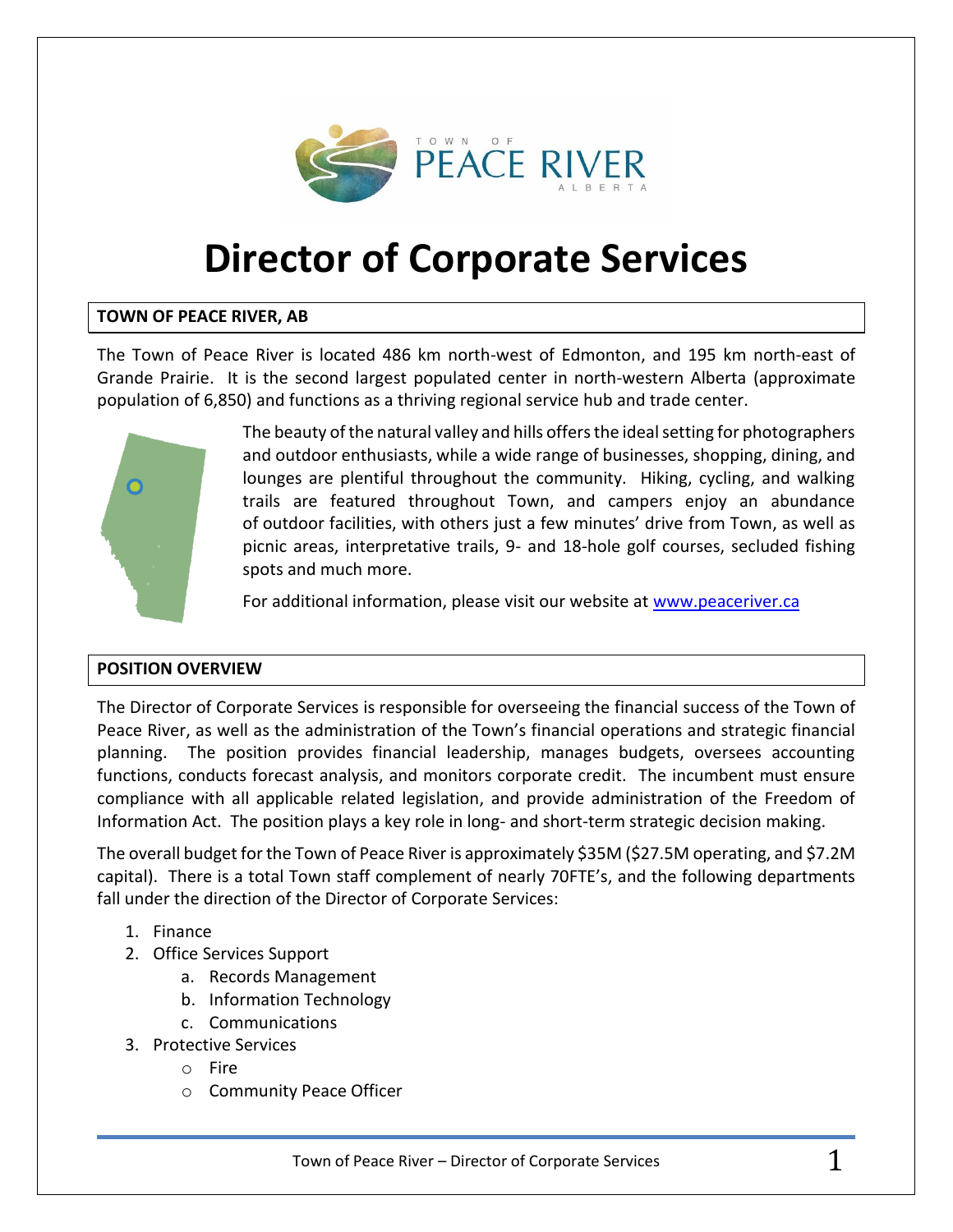#### **KEY RESPONSIBILITIES & FUNCTIONS OVERVIEW**

The Director of Corporate Services is accountable for:

#### **PRIMARY ACCOUNTABILITIES**

1. Planning, directing, and coordinating the day-to-day operation of the business office to achieve the department mission and goals. Developing and implementing a process for the preparation of annual capital and operating budgets. Monitoring, controlling, and authorizing spending within the limits of the approved budget.

#### Key Performance Measures:

- $\downarrow$  Budget Variance, measured in dollars and percentage over or under.
- $\frac{1}{2}$  Service Quality, measured by community feedback.
- 2. Directing the preparation and publication of all legal documents and by-laws upon the direction of the Chief Administrative Officer, and ensuring such documents and by-laws are in compliance with the Municipal Government Act, or other relevant legislative authority. Serving as the Returning Officer for all Municipal elections.

#### Key Performance Measures:

 $\downarrow$  Quality, measured by timeliness, completeness and accuracy of work.

# **GENERAL DUTIES:**

- $\downarrow$  Overseeing the department's annual budgets and providing direction to subordinate employees regarding variances and other unanticipated expenditures to the budget. Reviewing, recommending, monitoring, and controlling annual department budgets prior to incorporation into overall draft budget.
- **Ensuring the proper conduct of the financial affairs of the Town of Peace River through the** provision of effective financial systems and support.
- $\ddot{\phantom{1}}$  Overseeing the Town's financial accountability and controls; ensuring appropriate fiscal controls are in place to meet statutory compliance and the integrity of data and statements.
- Working together with other employees in a team effort, stressing cooperation and good communication between staff members.
- $\downarrow$  Maintaining a current knowledge of all funding programs that may be available to support community initiatives. Responsible for the overall management of relevant grant/funding opportunities including applications, coordinating, reporting, and eventual roll out.
- $\ddot{\phantom{1}}$  Taking responsibility for clarifying the expectations of others; acknowledging how personal decisions, actions, and standards of performance influence work accomplishments; accepting responsibility for work accomplishments; and recognizing changes required to achieve better results going forward.
- Investigating variances in budgets, reporting, internal controls and general accounting; deploying measures to resolve variances.
- $\downarrow$  Providing regular variance reporting to Council.
- $\perp$  Managing the budget process in conjunction with Council and senior administration, including regular reporting to Council.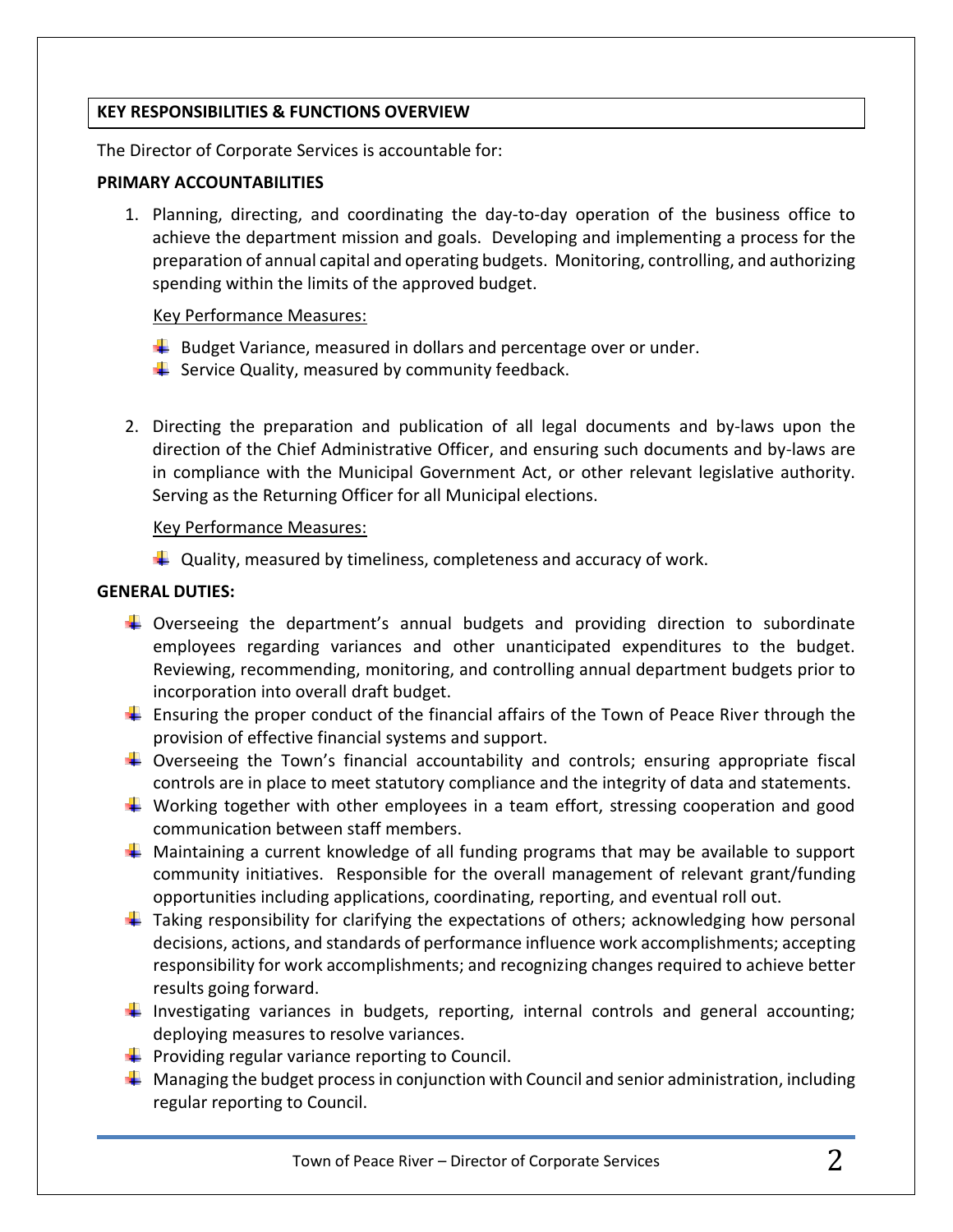- $\ddot{\phantom{1}}$  Coordinating and assessing the annual property assessment process and related tax roll and tax collection processes.
- $\ddot$  Maintaining adequate insurance coverage on all insurable assets, arranging for the bonding of employees holding positions of trust, and placing adequate liability insurance to safeguard the Council.
- $\ddot{+}$  Processing access to information requests under the Freedom of Information and Protection of Privacy Act from the general public, Council and staff including searching for information, monitoring and tracking requests, collecting fees, and reviewing information.
- **L** Continuously displaying a professional and ethical responsibility to protect privacy and use information appropriately.
- **F** Recruiting, developing, and evaluating department staff. Conducting regularly scheduled meetings with all department staff to review operations; communicating expectations; advising on policy or procedure changes; and sharing relevant information of general interest to the team.
- $\ddot{+}$  Developing, implementing, and monitoring of performance standards for staff. Completing performance reviews on staff directly reporting to the Director of Corporate Services, and ensuring performance appraisals are conducted for all Town staff on an annual basis.
- $\ddot$  Ensuring that policies and directives adopted by Council and/or the Chief Administrative Officer are transmitted to department employees.
- $\ddot{\phantom{1}}$  Responding to public enquiries, media requests for information or complaints with regard to department activities, and following approved policy and procedure.
- $\pm$  Acting as Returning Officer for elections as required, or designating a Returning Officer, and ensuring that the election is conducted in accordance with the Local Authorities Election Act.
- In the case of CAO absence, the Director of Corporate Services may be appointed as Acting CAO.
- **H** May act as Secretary/Clerk on the Subdivision and Development Appeal Committee and Assessment Review Committee.
- $\frac{1}{2}$  Attending and taking an active part in all staff meetings.
- $\downarrow$  Other duties as assigned.

# **SKILLS & ATTRIBUTES OVERVIEW**

The successful candidate is expected to demonstrate the following behavioral competencies in order to successfully meet the requirements of the position:

- **Leadership Skills Demonstrated leadership and team building skills; is self-motivated and** able to work with minimal supervision; work well with others and handle direction and criticism in a positive manner.
- $\downarrow$  Communications Able to speak and write clearly; able to get the desired message across to a variety of audiences; the ability to present ideas in user-friendly language for non-technical audiences.
- Interpersonal Skills Relates well to all individuals inside and outside the organization; uses diplomacy and tact to diffuse tense situations; makes people feel important and valued; possess superior customer service skills and a helpful attitude; demonstrate the ability to interact with people in a sensitive, tactful, diplomatic, and professional manner at all times.